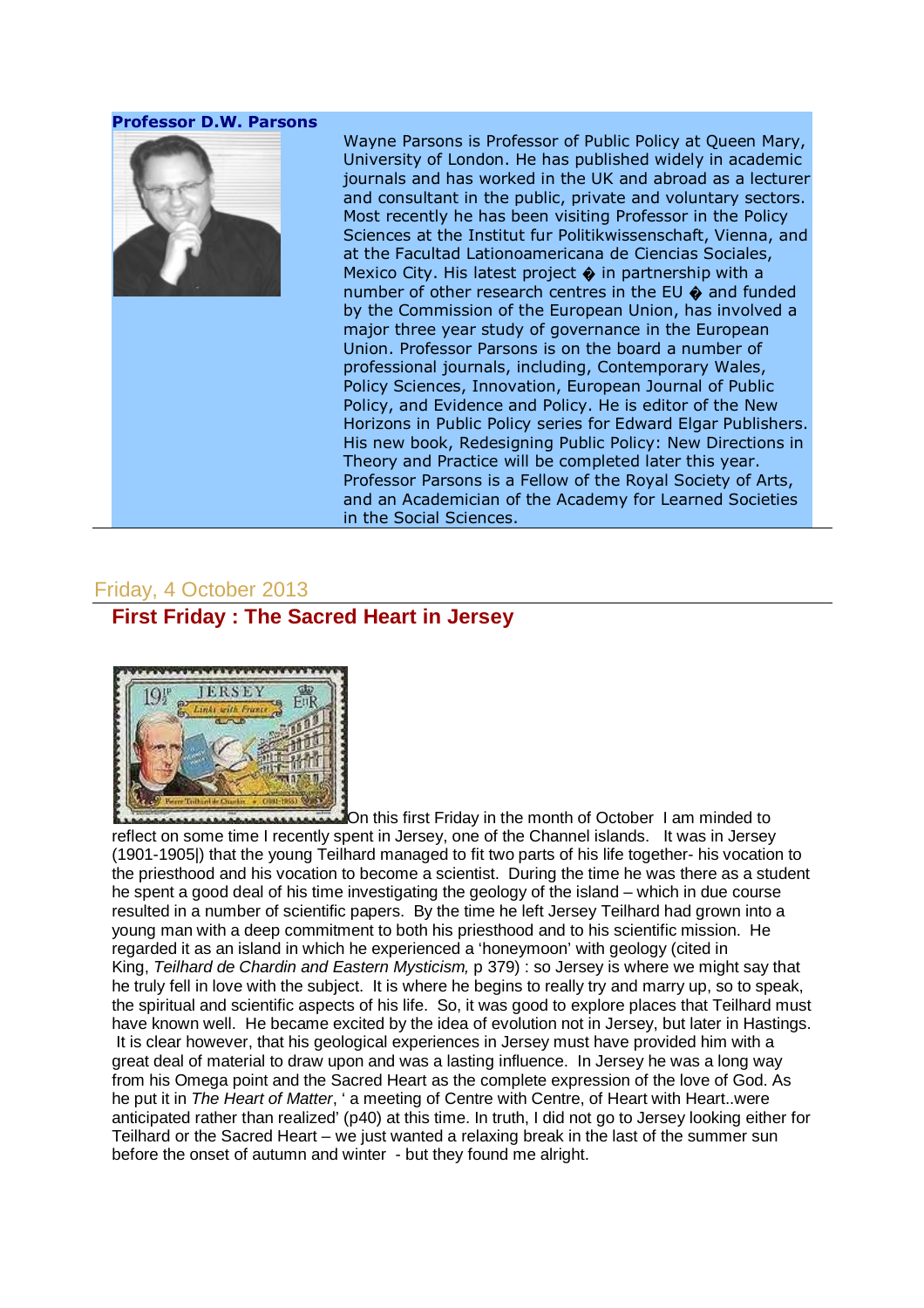After settling in the hotel we walked down the road (Rouge Bouillon) and within a few minutes passed



a sign for an old one-time orphanage, Sacré Coeur. (Which was established when Teilhard was here, but in another location.) High on the top was a rather vivid statue of the Sacred Heart, complete with a large crow perched on its head. Only a few steps down the road and a Sacred Heart had spotted me! A short walk away, it turned out, was the place where Teilhard had studied and where he was encouraged to continue with his geological education, Maison St. Louis (see stamp above) - which is now a hotel, the Hotel de France. So, if I was not thinking about the Sacred Heart of Jesus, I realized that perhaps He was thinking about me! A short while later – now rather lost in St Helier- we came across the Catholic 'Cathedral' of the Island, dedicated to St Thomas, with a magnificent piece of stone carving over the door showing St. Thomas touching the wounded Heart of the Saviour. By then I got the feeling that this was going to be another journey into the mystery of the Heart of Jesus. The following day we found ourselves in St Aubin and, of course, there was a church of the Sacred Heart. And of course we popped in.



#### Karen Blampied's icon of the Sacred Heart

At the back of the church – rather too high up I thought - was a beautiful icon of the Sacred Heart. I have to admit I had to stand on a chair to have a closer look! It took me a while to figure out that the figures on the either side of Jesus are two local saints, St. Aubin and St. Brelade. The Church is in the village of St. Aubin in the Parish of St. Brelade. I liked the fact that the artist

has chosen to connect the image – and what it represents – with the locality by using the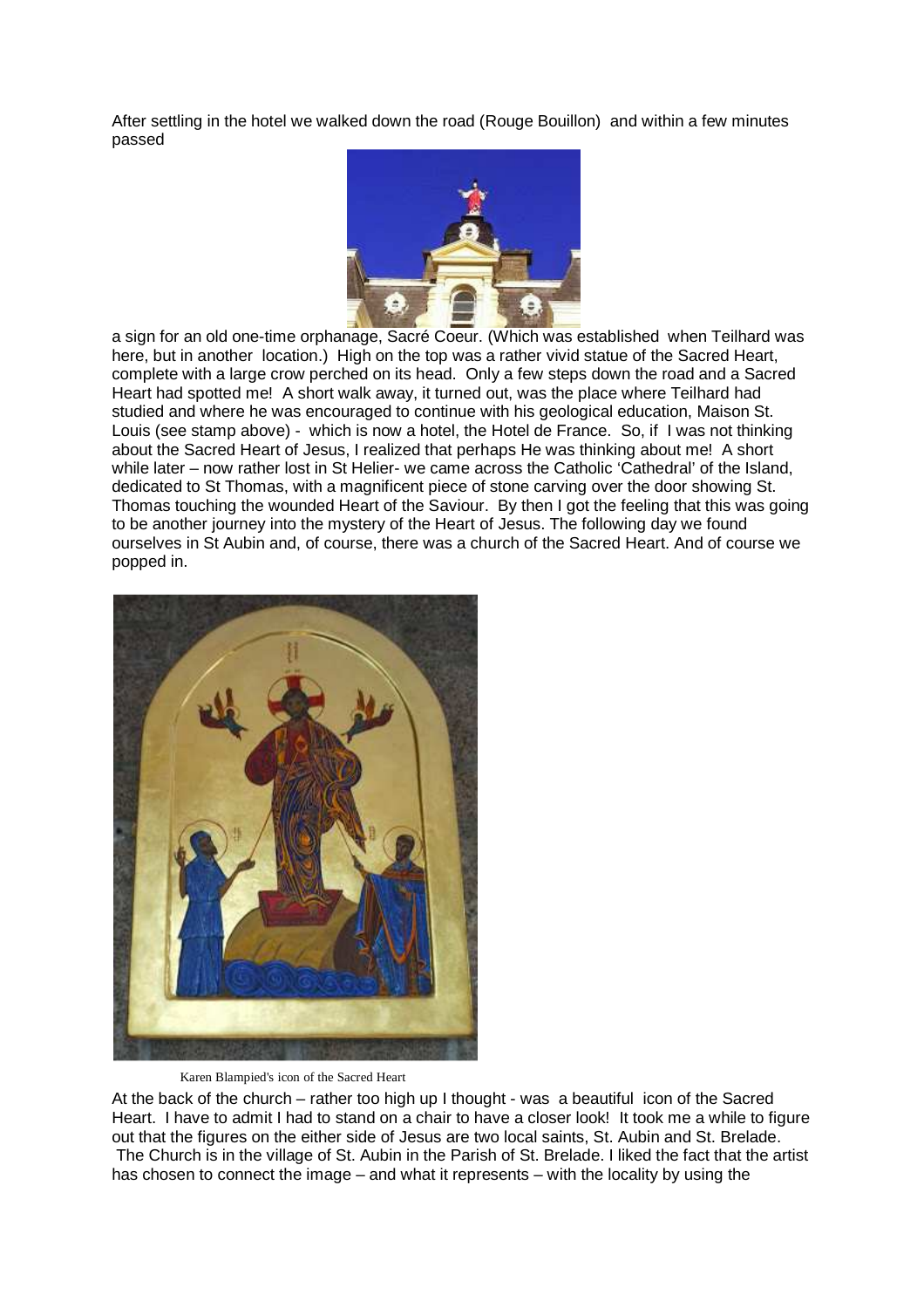parochial saints but also (it seems to me) evoking the local environment. Jesus stands on the created order under which are what looks like waves of water and a piece of the local geology. The iconographer has also taken care to use of the key symbols associated with the pierced heart of the Saviour that are depicted on the altar of the church.



The icon therefore serves to bring together the local saints – who are depicted as receiving the radiating love of Christ's heart- with the symbols in contained in the high altar under the image of the Sacred Heart. The two angels point to the centre of the icon and are asking us to centre – like the saints - our lives on the Heart that loves us so much. The iconographer, Karen Blampied has, I think, set out to place the Sacred Heart in the heart of the community and that is to be commended: she has not gone for the simple option of writing an icon of Christ with an exposed heart – as so many iconographers have tended to do. Instead she has chosen to use a more symbolic form of representation which (I think) evokes the early drawing of St. Margaret Mary. (For more about Karen, go HERE, and her Sacred Heart HERE) This is an icon that is very much the Sacred Heart as a call for a community – a parish- to centre its life on the divine love and infinite mercy of the heart of the word of God. It is a call for parishioners to be less selfcentered and more and more centred on the loving and merciful heart of Jesus. Just as the saints depicted in the icon placed Christ at the centre of their lives, so the icon is calling those who worship in the church in a village named after one saint and a parish after another, to centre their lives on the centre of Christ. We, in this time and in this place, have to open our hearts to the love of God. We, like the two saints in the icon have to follow the guidance of the angels and let our centre become Christ: he opens His heart to us and we are invited to open ours to His. In a sense Karen Blampied's icon is complementary to Ian Knowles's icon. In Ian's icon we see a depiction of Christ as a cosmic, universal centre: we see Him drawing all things to himself. But, of course, we must remember that the local is the universal. We experience this great cosmic love described by Teilhard in a specific time and place. We live in a cosmos, but experience our daily lives in the small, local world captured by this icon by Karen. Ian gives us the Sacred Heart as the centre of the cosmos, and Karen the Sacred Heart as the centre of the community.

A high point in our visit to Jersey was unquestionably La Hougue Bie (go HERE) : and it was there where, in my mind, the two icons came together, helped by a third.

 The site is, of course, world famous as a Neolithic site of great importance. However, I came to the conclusion that it is also a place which captures the essence of what the Sacred Heart is all about and why it is more and more relevant for our troubled times.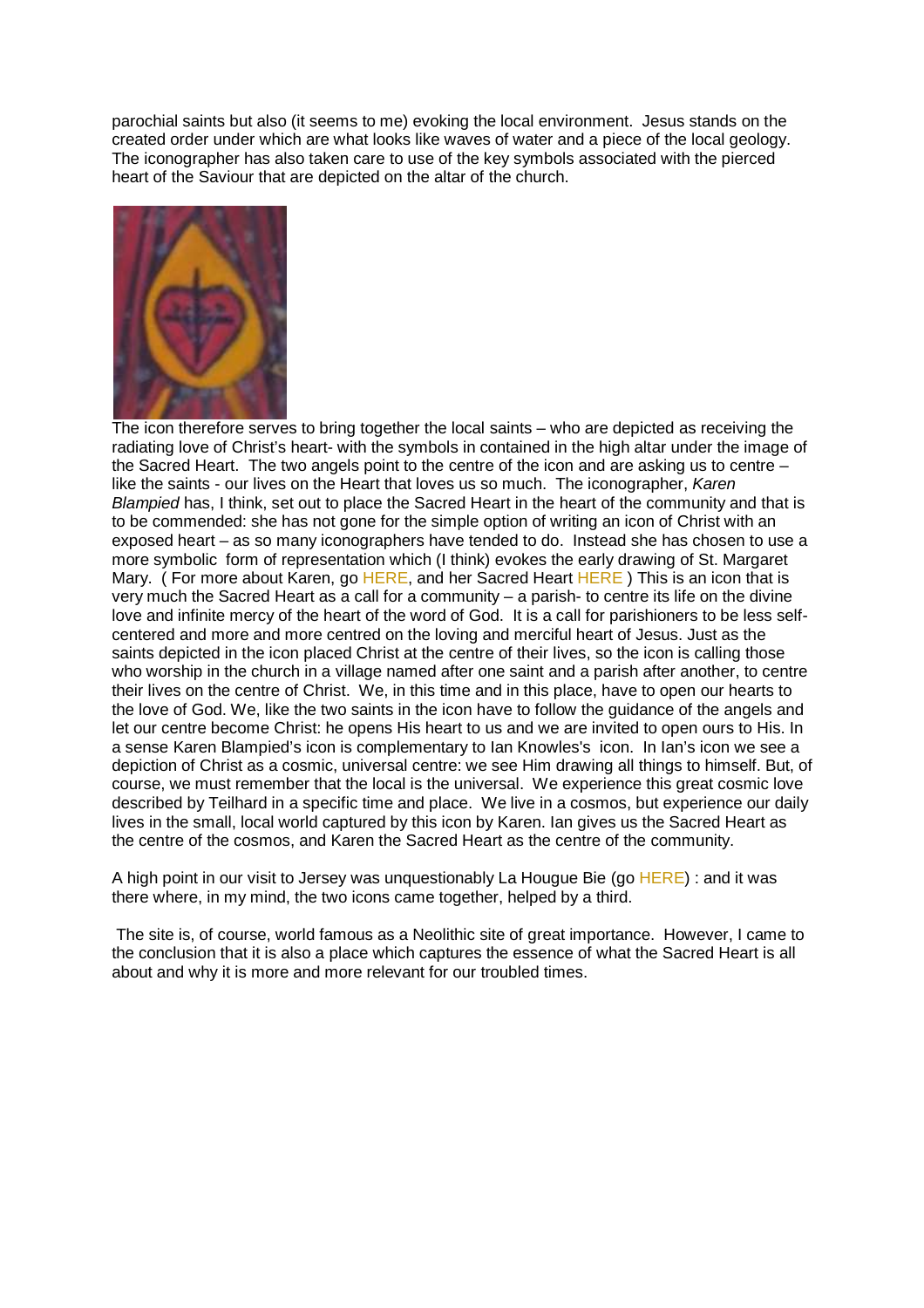

As you walk around the site you have to remember that human beings have been here in their various stages of cultural evolution for over 6,000 years. The 'grave' was constructed some 4000 years ago and covered with a great mound of earth. It is a remarkable piece of civil engineering and organization which must have taken a massive effort of labour and vast material resources to construct. As you contemplate this great human achievement you have to ask why? The answer, of course, is that to our ancestors such constructs were a significant and vital aspect of their religious and material existence. According to academic research, such buildings were constructed to serve as portals into another world- a world of the spirit.



Their lives in this material world required that they acknowledge their dependence on this other world of the non-material. This apparently required some kind of journey deep into a space far removed from the world on which the sun and moon shone. A space was needed in which the sun could, at certain times of the year illuminate the inner core of this mysterious space. At day time – when I crawled into the passage – it was possible to have light shining behind you: and on the way back there was light at the end of the tunnel. However, at night, it must have been very disconcerting, to say the least. It is not a long tunnel. I sensed that the real journey was the journey inside your own mind and (yes) heart. Our ancestors made a space out of stone and earth which was designed to enable them to experience a world beyond matter. In a way they were (in Teilhard's sense) spiritualizing matter. They would travel deep into the heart of this material world in order to encounter the spiritual world. Well, with thoughts such as these I was glad to get out, stretch and feel fresh air and sun on my skin.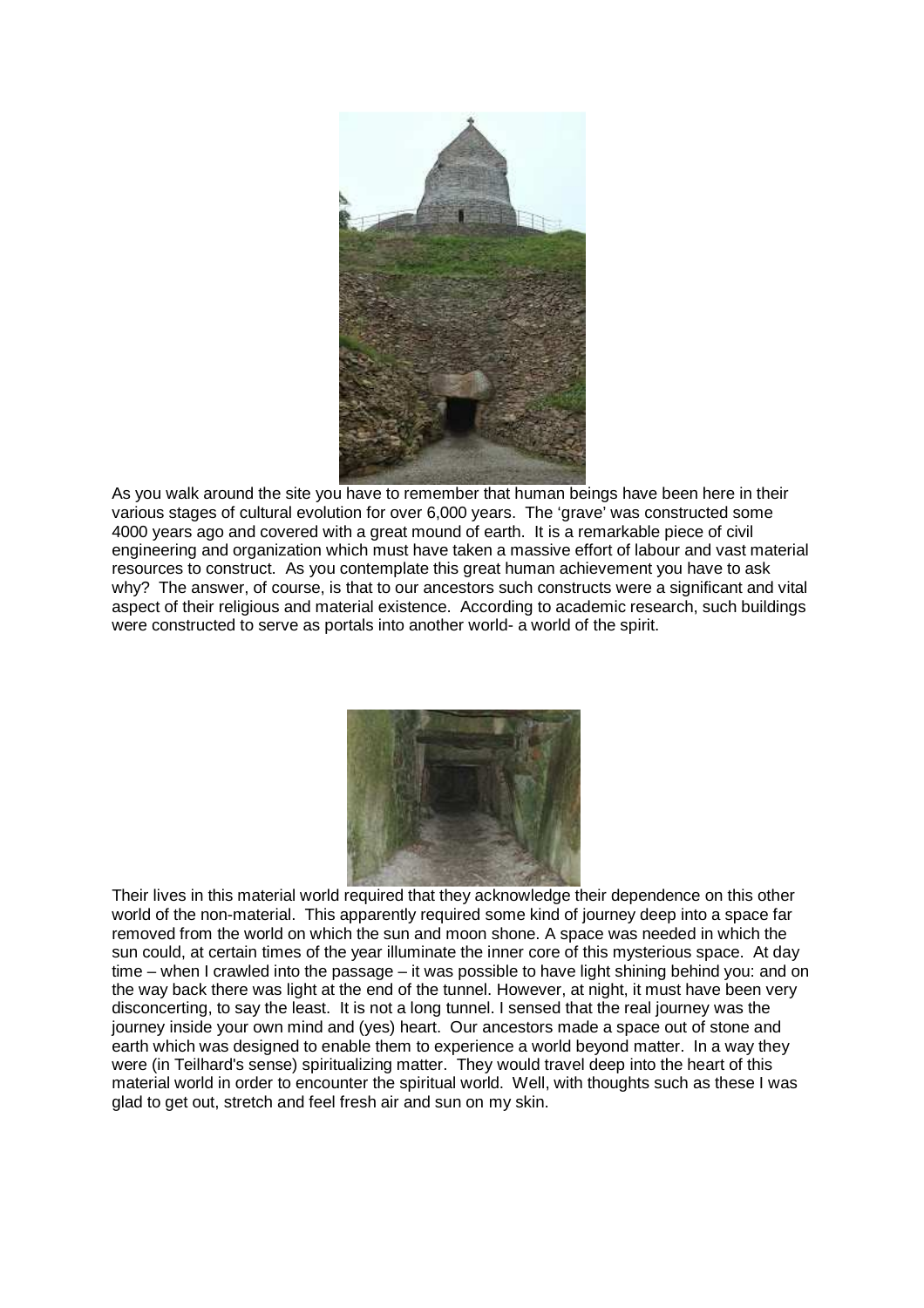

When Christianity arrived on the island the mound represented the pagan world and to show the superiority of the new religion over the old primitive ways they built a church on the top. We climbed the mound to discover a small chapel in which some taped 'religious' music was being played. It was dedicated to 'Notre Dame de la Clarte' ( Our Lady of Light): which given the function of the Neolithic structure underneath was appropriate enough. To our surprise on the altar was another icon which, we later discovered was also by Karen Blampied. Her icon beautifully illuminated and sanctified the little chapel. (See HERE) It made me think of Teilhard's writings on the Virgin Mary and the role of the feminine.



Karen Blampied's icon of Our Lady of Light

Such thoughts were quickly dispelled as we looked down and remembered that down there, deep in the earth, was another place of darkness, which marked out yet another stage in the human story: the German bunkers, constructed during the occupation of Jersey in the second world war, are now a memorial to the thousands of people forced to work for the German war machine.

Thinking about that as we walked down the mound, the Medieval legend surrounding the mound came to mind. It was a story of how a knight came to the area and promised to rid the people of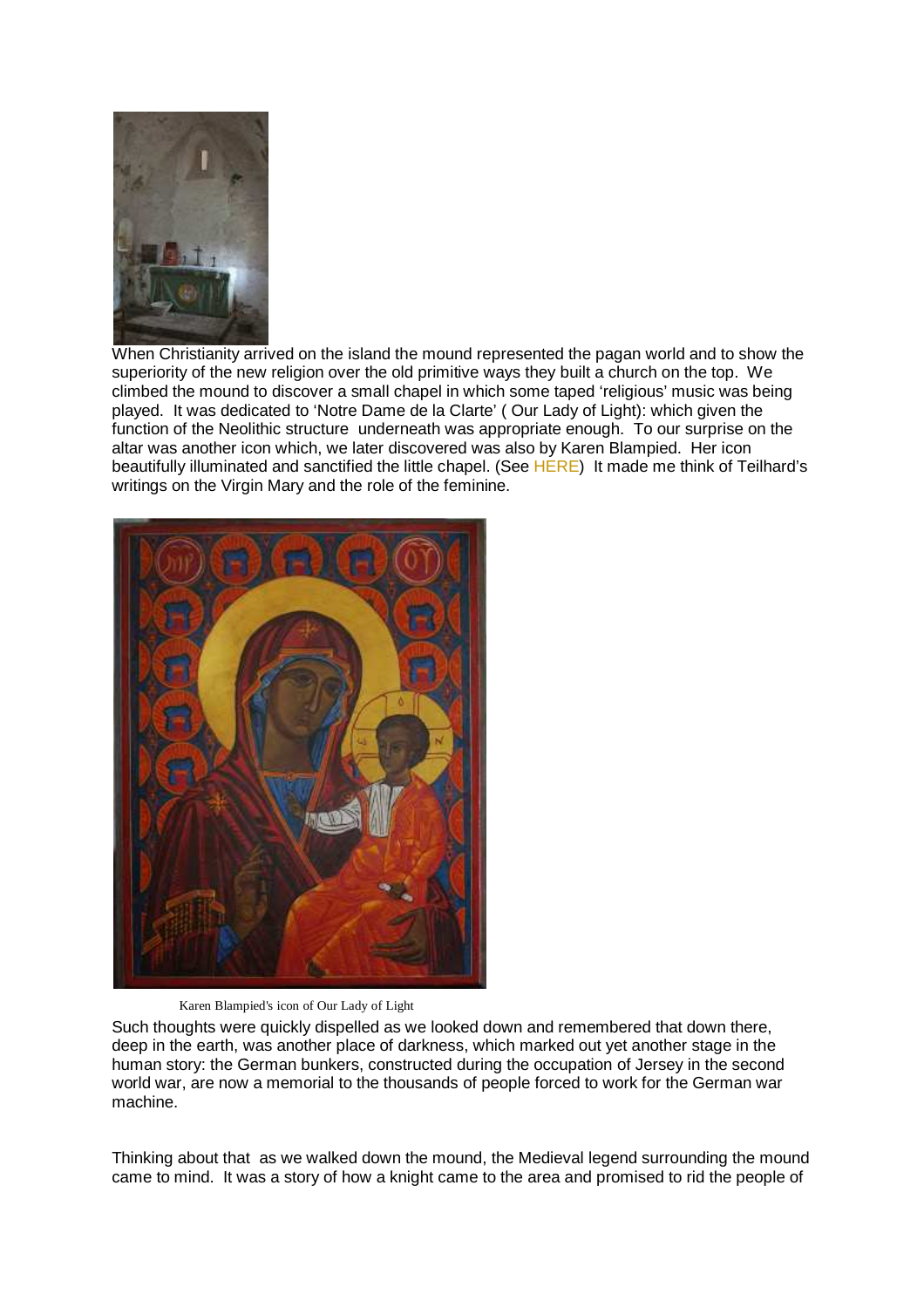a dragon: in due course he killed the dragon, but his squire killed him and dressed up in his armour to take the credit for his master's bravery. The deed was discovered, the squire punished, and the body of the knight was buried under a great mound under the orders of the Lady of Hambye. The story thus captured the essence of the matter : the great conflict between the light of Christianity and the darkness of paganism. And there, all around us, we saw the remnants of the ongoing battle between light and darkness.

The German army had cut into the mound to create a bunker. Entering this darkness was, however, far more disconcerting than that I experienced in the ancient grave. The Neolithic darkness had a sacred and spiritual purpose. The tunnels dug by the German army using starving slave labour were built not for some quest for spiritual enlightenment, but for conquest, power and the exercise of evil. The Gospel of love proclaimed by Jesus was, in these earthworks confronted by a profound and utter darkness. A darkness darker than any Neolithic cave.



WW 2 Communications bunker - now memorial to forced workers



Lighthouse built to save life, German observation tower, built to destroy life.

 As you take in the full horror of how the people who built all the miles and tons of constructions all over the island were treated, all one could do was reflect on the evolution of our species. How could a civilized country have produced an army capable of such calculated and hard-hearted behaviour towards their fellow human beings? How did they compare to the people who built the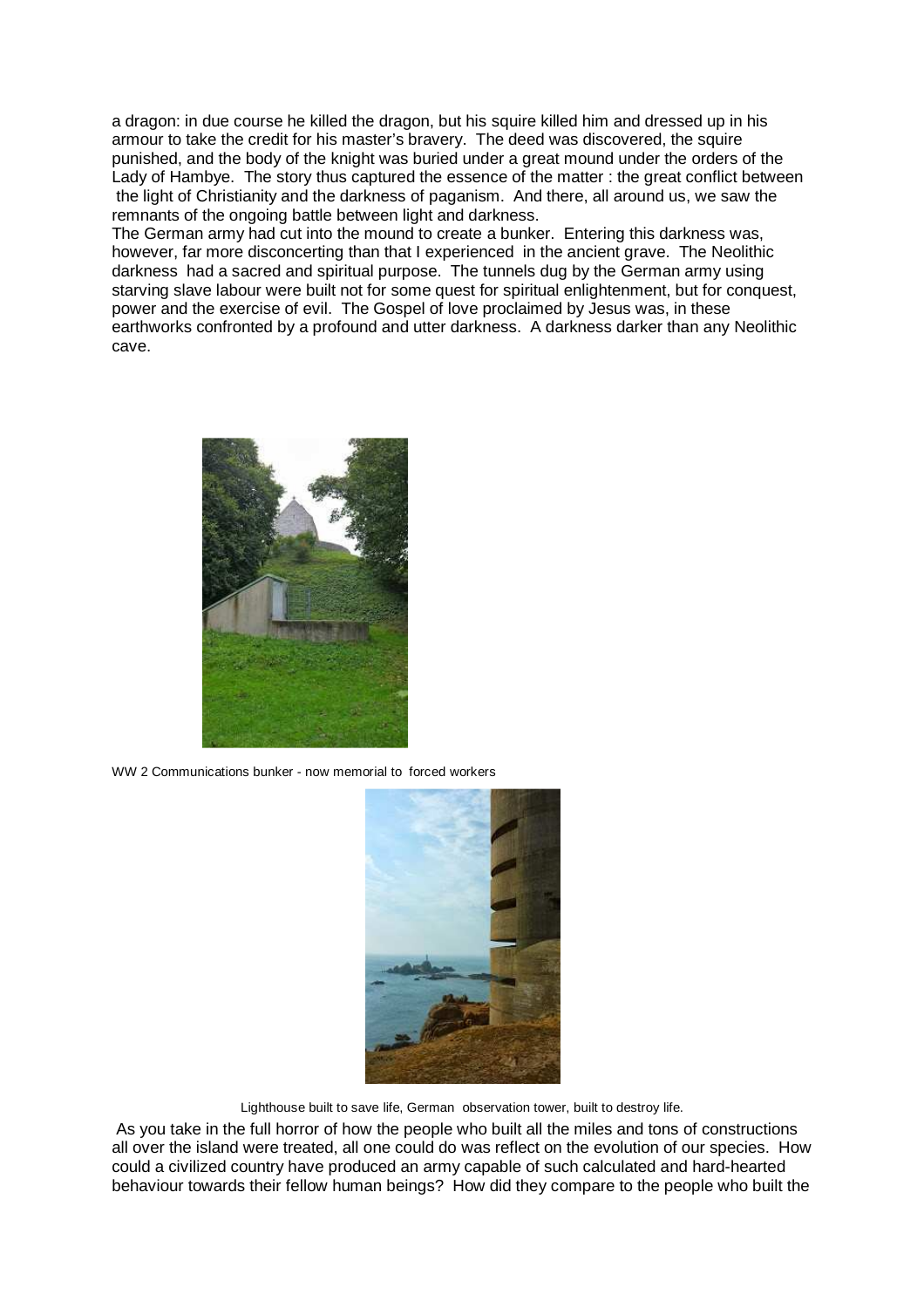mound 4,000 years ago? How did they emerge from a Christian world that had been so confidently marked out by the chapel on the top of the mound. Yet, here we were 1,900 years after Christ, plunged back into a darkness much darker and deeper than anything our Neolithic ancestors could have conceived?

As Teilhard understood, evolution is not a simple story of human progress. Evolution does not move in neat straight lines: it is a struggle. Human evolution is in our hands: we have to choose good over evil, and love over hate. Evolution is the cross we must carry. The story of human evolution is the story of how humanity harnesses the energies of the material world to create a civilization of love, or a civilization of hate. Humanity has to struggle constantly to realize a civilization of love and light against all the forces sin, hate and darkness. The struggle in Jersey, as elsewhere today, is different to that in the Second World War, but it is still the same old struggle to find the light and love of God in a world in which there are so many evil dragons and so much darkness caused by the sinfulness of humanity . It is still a struggle to allow the human heart to become a place where the love of God flames, and which is not overwhelmed by the darkness and the capacity of human beings to choose sin.

The Sacred Heart is a wonderful expression of the love of God for us, and the desire of a God (who is love) to penetrate into the deepest part of ourselves: our very heart. And yet, we close our hearts, and harden them. And when we do this we are on a very dangerous journey into a form of darkness that is far more impenetrable than that we might experience in the centre of La Hougue Bie. When we harden our hearts and close ourselves off from the light and fire of His love we can end up doing the most terrible and most evil of things. Ultimately we can do the kind of immoral acts like some of German soldiers did in Jersey- as recorded deep underground in the memorial exhibition. As an image the Sacred Heart is a powerful reminder that God is love. and He desires us to love Him and our fellow creatures as ourselves. In Teilhard (and Dante's) sense this is the love that drives the universe and pulls us towards His very core - if only we would let go of our egos and give up our sinful ways. If only we can become less self-centred and more centred on love and the challenge of harnessing this great energy to advance human progress. And the icon of Mary – Our Lady of Light – reminds us that she - the 'eternal feminine' - shows us the way, and tells us (as at the Marriage feast at Cana) simply and gently to do what her son has told us to do. When human beings fail to live with a heart open to the love and light that radiate from God, we are easy prey to the powers of hate and darkness. That is what I saw from the top of La Hougue Bie: a Sacred Heart deeply wounded by human sin, greed and hate, but still flaming with love and mercy. The image of the Sacred Heart is an image of hope and faith in the future. We are loved by a merciful creator.

It is, therefore appropriate that today is also the feast day of St. Francis. The Franciscans have made a great contribution to the spirituality of the heart and to the development of the devotion to the Sacred Heart. At mass today I was called to read from Baruch, 1: 15-22. It reminds us about the dangers of what can happen when we are not open to the voice of God and choose instead to follow the 'dictates of our evil hearts' and worshipping other gods. The Gospel acclamation (drawn from Psalm 144) calls us not to 'harden our hearts'. Pope Francis has made this very much a theme of his Papacy thus far and I believe that (as other Jesuits like Teilhard argued) the Sacred Heart is a doorway into the most profound truths of our faith. As we have noted elsewhere, Blessed John Paul makes this point in his reflections on the Litany of the Sacred Heart.(readHERE) What we encounter in those bunkers all over Jersey is precisely what human beings can do when they harden their hearts, and what amazing things people can do when they open their hearts and give up their liberty and ultimately their lives to help another human being. Once gain, I think Teilhard expressed it perfectly. What we see in Jersey is an example of how a clever and talented people were capable of harnessing their cleverness for hate and destruction. The Sacred Heart is urging us to do precisely the opposite. As he famously put it:

**'Quelque jour, après l'espace, les vents, les marées, la gravitation, nous capterons, pour Dieu, les énergies de l'amour.- Et alors, une deuxième fois dans l'histoire du Monde, l'Homme aura trouvé le Feu**.' Pierre Teilhard de Chardin, L'Évolution de la Chasteté, ( Les